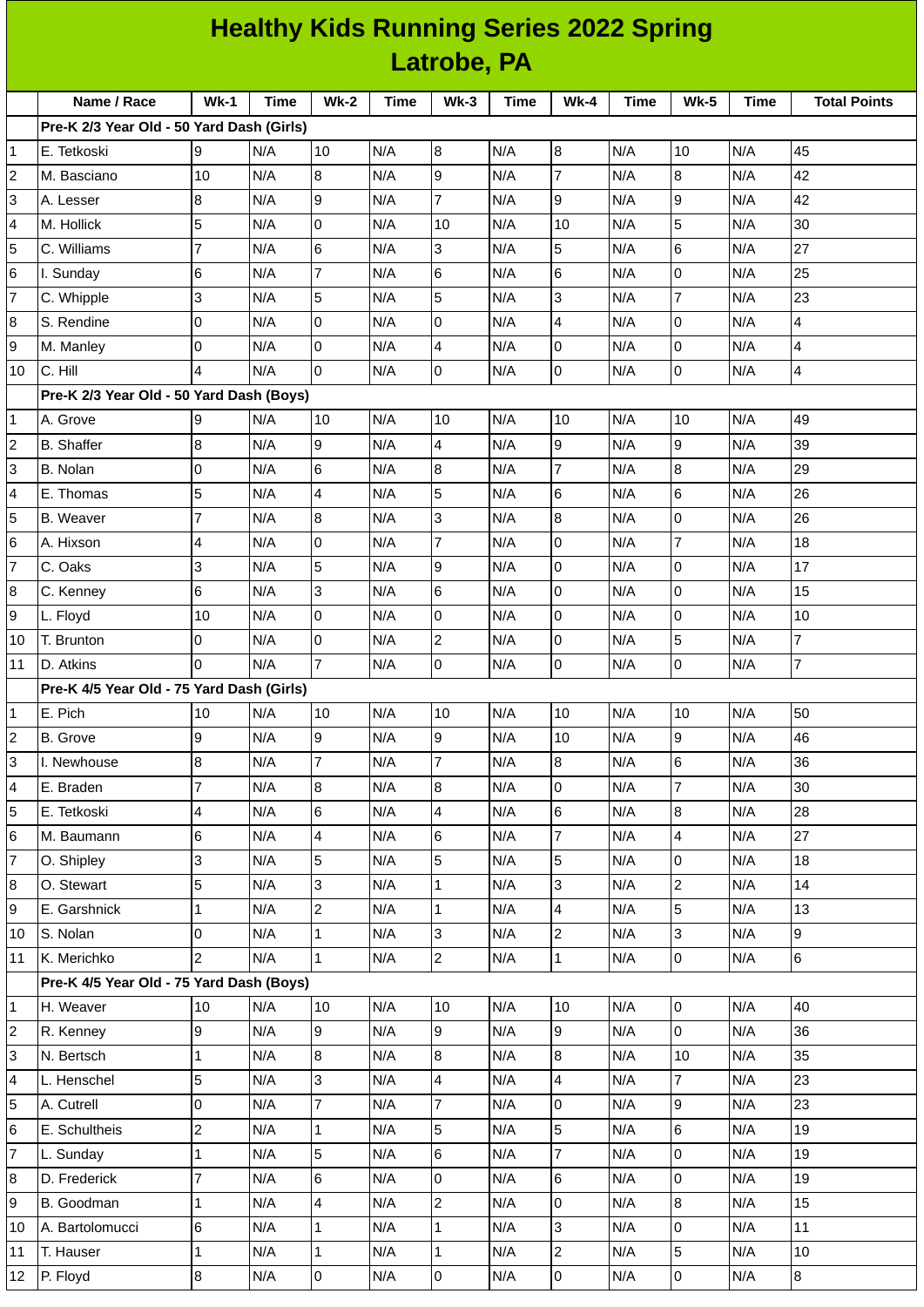## **Healthy Kids Running Series 2022 Spring Latrobe, PA**

| 13                      | <b>B.</b> Brandt                            | 4                       | N/A   | $\mathbf{1}$            | N/A   | O               | N/A   | 0              | N/A   | $\mathsf 0$      | N/A   | 5                       |
|-------------------------|---------------------------------------------|-------------------------|-------|-------------------------|-------|-----------------|-------|----------------|-------|------------------|-------|-------------------------|
| 14                      | Z. Shaffer                                  | 4                       | N/A   | $\overline{0}$          | N/A   | 0               | N/A   | 0              | N/A   | $\overline{0}$   | N/A   | $\overline{\mathbf{4}}$ |
| 15                      | R. Atkins                                   | 1                       | N/A   | $\mathbf{2}$            | N/A   | 0               | N/A   | $\mathsf{O}$   | N/A   | 0                | N/A   | 3                       |
| 16                      | B. Alamo                                    | $\mathbf{1}$            | N/A   | 0                       | N/A   | $\mathbf 0$     | N/A   | 0              | N/A   | $\mathbf 0$      | N/A   | $\mathbf{1}$            |
| 17                      | P. Breisinger                               | $\mathbf{1}$            | N/A   | $\mathsf{O}$            | N/A   | 0               | N/A   | 0              | N/A   | 0                | N/A   | $\mathbf 1$             |
|                         | Kindergarten & 1st Grade - 1/4 Mile (Girls) |                         |       |                         |       |                 |       |                |       |                  |       |                         |
| 1                       | M. Grove                                    | 10                      | 01:45 | l9                      | 01:31 | 10              | 01:24 | 10             | 01:21 | 10               | 01:26 | 49                      |
| $\mathbf 2$             | J. Bender                                   | 9                       | 01:47 | 10                      | 01:30 | $\overline{7}$  | 01:34 | 9              | 01:25 | $\boldsymbol{8}$ | 01:32 | 43                      |
| 3                       | M. Katarski                                 | $\,6$                   | 01:50 | 8                       | 01:33 | 8               | 01:33 | $\overline{7}$ | 01:28 | 9                | 01:30 | 38                      |
| 4                       | R. Cobrando                                 | $\overline{7}$          | 01:49 | $\overline{7}$          | 01:34 | 3               | 01:39 | 8              | 01:27 | 6                | 01:36 | 31                      |
| 5                       | E. Schultheis                               | 3                       | 01:54 | $\,6$                   | 01:35 | 6               | 01:35 | $\overline{7}$ | 01:28 | $\overline{c}$   | 01:40 | 24                      |
| 6                       | G. Garshnick                                | 3                       | 01:54 | 5                       | 01:36 | 4               | 01:37 | 3              | 01:34 | 4                | 01:38 | 19                      |
| 7                       | A. Goodman                                  | 3                       | 01:54 | 4                       | 01:37 | 5               | 01:36 | $\Omega$       | N/A   | 5                | 01:37 | 17                      |
| 8                       | G. Basciano                                 | 5                       | 01:52 | 1                       | 01:40 | 2               | 01:40 | 4              | 01:33 | 3                | 01:39 | 15                      |
| 9                       | O. Freeman                                  | $\mathsf 0$             | N/A   | 0                       | N/A   | $\overline{0}$  | N/A   | 5              | 01:30 | $\overline{7}$   | 01:35 | 12                      |
| 10                      | A. Braden                                   | 8                       | 01:48 | $\mathbf 1$             | 01:41 | 0               | N/A   | $\mathsf{O}$   | N/A   | $\mathbf{1}$     | 01:50 | 10                      |
| 11                      | <b>B.</b> Hunter                            | 0                       | N/A   | $\Omega$                | N/A   | 9               | 01:31 | 0              | N/A   | $\mathbf 0$      | N/A   | 9                       |
| 12                      | <b>B.</b> Atkins                            | $\overline{4}$          | 01:53 | 3                       | 01:38 | 0               | N/A   | 0              | N/A   | 0                | N/A   | $\overline{7}$          |
| 13                      | V. Dalicandro                               | 3                       | 01:54 | $\overline{c}$          | 01:39 | 0               | N/A   | 0              | N/A   | $\pmb{0}$        | N/A   | 5                       |
| 14                      | E. Brandt                                   | $\mathbf 1$             | 02:10 | 0                       | N/A   | 0               | N/A   | $\mathbf 0$    | N/A   | $\mathbf 0$      | N/A   | $\mathbf 1$             |
| 15                      | C. Laskey                                   | $\mathbf{1}$            | 02:23 | l0                      | N/A   | 0               | N/A   | 0              | N/A   | $\overline{0}$   | N/A   | $\mathbf{1}$            |
|                         | Kindergarten & 1st Grade - 1/4 Mile (Boys)  |                         |       |                         |       |                 |       |                |       |                  |       |                         |
| 1                       | L. Lesser                                   | 10                      | 01:45 | $\overline{9}$          | 01:27 | $\overline{7}$  | 01:32 | 8              | 01:27 | $\overline{9}$   | 01:27 | 43                      |
| $\mathbf 2$             | W. Salton                                   | $\overline{7}$          | 01:54 | 9                       | 01:27 | $\overline{8}$  | 01:26 | 9              | 01:26 | $\overline{7}$   | 01:29 | 40                      |
| 3                       | J. Brunton                                  | $\mathsf 0$             | N/A   | 6                       | 01:31 | 9               | 01:24 | 10             | 01:23 | $\bf{8}$         | 01:28 | 33                      |
| 4                       | M. Wozniak                                  | 8                       | 01:50 | $\overline{7}$          | 01:29 | 10              | 01:22 | 0              | N/A   | 0                | N/A   | 25                      |
| 5                       | A. Shipley                                  | 9                       | 01:49 | 4                       | 01:36 | 5               | 01:34 | 6              | 01:32 | 0                | N/A   | 24                      |
| 6                       | C. Silvis                                   | l0                      | N/A   | 10                      | 01:25 | $\mathbf 0$     | N/A   | $\overline{0}$ | N/A   | 10               | 01:25 | 20                      |
| $\overline{7}$          | M. Merichko                                 | $\overline{4}$          | 01:57 | 3                       | 01:41 | $6\overline{6}$ | 01:33 | 5              | 01:34 | $\overline{0}$   | N/A   | 18                      |
| 8                       | C. Frederick                                | 6                       | 01:56 | 5                       | 01:32 | 0               | N/A   | 7              | 01:30 | $\overline{0}$   | N/A   | 18                      |
| 9                       | K. Howison                                  | 0                       | N/A   | $\overline{c}$          | 01:45 | 3               | 01:38 | $\overline{4}$ | 01:35 | $6\phantom{a}$   | 01:40 | 15                      |
| 10                      | Z. Shaffer                                  | 0                       | N/A   | $\mathbf{1}$            | 01:47 | 4               | 01:36 | 3              | 01:36 | 6                | 01:40 | 14                      |
| 11                      | C. Fullmer                                  | 6                       | 01:56 | $\overline{0}$          | N/A   | $\overline{c}$  | 01:39 | $\overline{0}$ | N/A   | $\overline{0}$   | N/A   | $\bf{8}$                |
|                         | 2nd & 3rd Grade - 1/2 Mile (Girls)          |                         |       |                         |       |                 |       |                |       |                  |       |                         |
| $\mathbf 1$             | J. Katarski                                 | 10                      | 03:25 | 10                      | 03:00 | 10              | 02:52 | 10             | 03:22 | 10               | 02:55 | 50                      |
| $\overline{\mathbf{c}}$ | A. Baumann                                  | $\overline{8}$          | 04:03 | $8\,$                   | 03:35 | $\overline{7}$  | 03:11 | 9              | 03:39 | $\overline{9}$   | 03:24 | 41                      |
| 3                       | S. Colvin                                   | 9                       | 03:55 | 9                       | 03:13 | 9               | 02:53 | 0              | N/A   | $\overline{0}$   | N/A   | 27                      |
| 4                       | S. Frederick                                | $\overline{7}$          | 04:38 | 7                       | 04:06 | 0               | N/A   | 8              | 04:36 | $\overline{0}$   | N/A   | 22                      |
| 5                       | G. Dalicandro                               | 6                       | 04:42 | 6                       | 04:17 | $\mathbf 0$     | N/A   | 0              | N/A   | $\overline{0}$   | N/A   | 12                      |
| 6                       | A. Hunter                                   | $\overline{0}$          | N/A   | $\overline{0}$          | N/A   | 8               | 03:10 | l0             | N/A   | $\overline{0}$   | N/A   | 8                       |
|                         | 2nd & 3rd Grade - 1/2 Mile (Boys)           |                         |       |                         |       |                 |       |                |       |                  |       |                         |
| $\mathbf 1$             | K. Dudley                                   | 10                      | 03:30 | 9                       | 03:00 | 10              | 03:04 | 9              | 03:44 | $\overline{7}$   | 03:15 | 45                      |
| $\boldsymbol{2}$        | J. Hutchinson                               | 8                       | 03:46 | $\overline{7}$          | 03:19 | $\overline{7}$  | 03:31 | $\overline{7}$ | 03:55 | 6                | 03:23 | 35                      |
| 3                       | S. Silvis                                   | $\mathsf 0$             | N/A   | $10\,$                  | 02:56 | 9               | 03:05 | 0              | N/A   | 10               | 02:48 | 29                      |
| 4                       | A. Wentling                                 | $\overline{\mathbf{4}}$ | 04:11 | $8\,$                   | 03:18 | 8               | 03:28 | 8              | 03:46 | $\overline{0}$   | N/A   | 28                      |
| 5                       | E. Freeman                                  | 0                       | N/A   | 0                       | N/A   | 7               | 03:31 | 10             | 03:38 | 8                | 03:01 | 25                      |
| 6                       | I. Bender                                   | 9                       | 03:36 | $\overline{\mathbf{4}}$ | 03:35 | 0               | N/A   | 4              | 04:02 | 5                | 03:24 | 22                      |
| $\overline{7}$          | J. Cobrando                                 | $\overline{7}$          | 03:50 | 3                       | 03:37 | $\overline{c}$  | 03:58 | 6              | 04:00 | 3                | 03:47 | 21                      |
| 8                       | E. Marasco                                  | 3                       | 04:13 | $6\phantom{a}$          | 03:29 | 5               | 03:36 | 5              | 04:01 | O                | N/A   | 19                      |